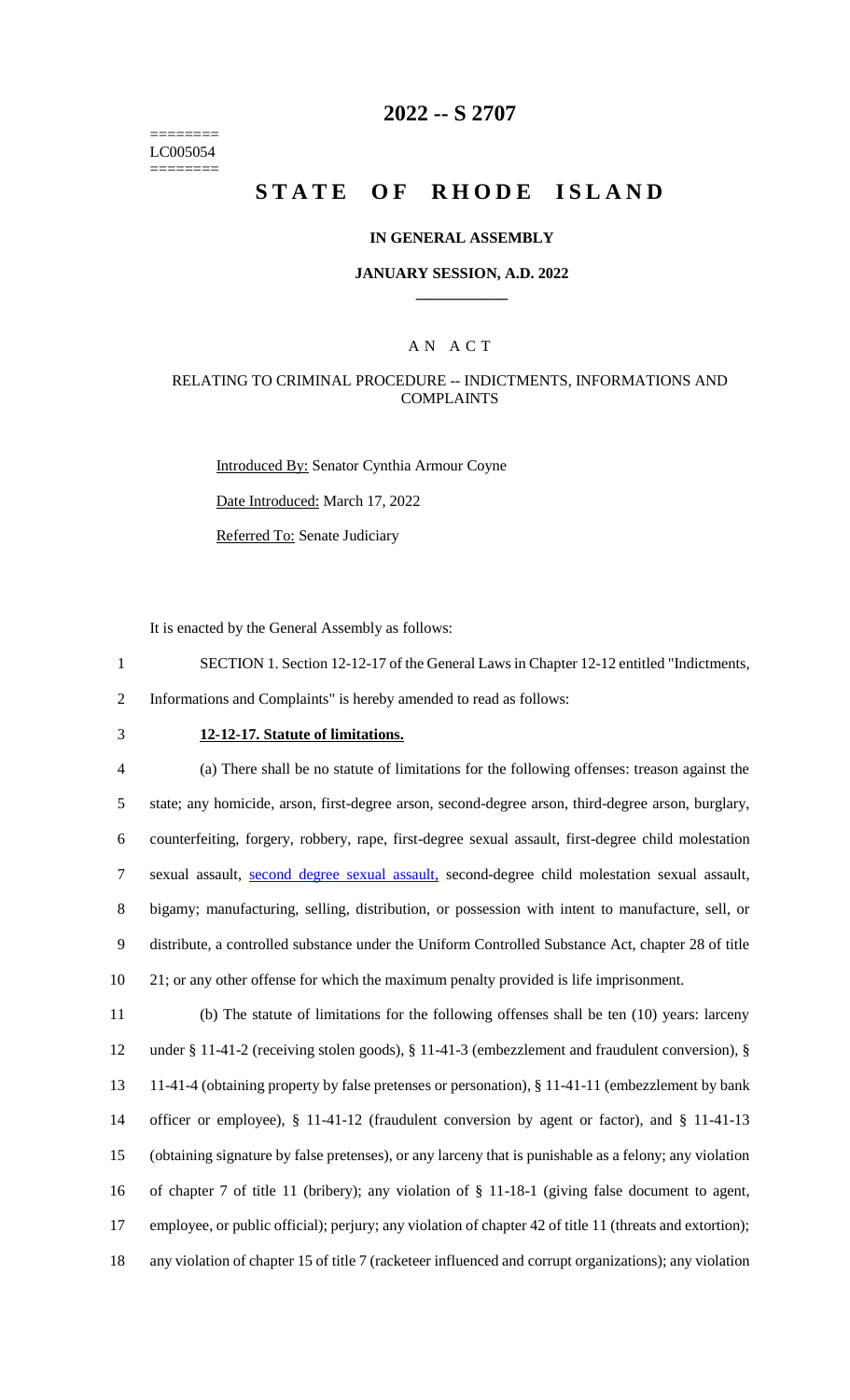of chapter 57 of title 11 (racketeer violence); any violation of chapter 36 of title 6 (antitrust law); any violation of § 11-68-2 (exploitation of an elder); any violation of § 11-41-11.1 (unlawful appropriation); any violation of § 11-18-6 (false financial statement to obtain loan or credit); any violation of § 19-9-28 (false statement to obtain a loan); any violation of § 19-9-29 (bank fraud); or any violation of § 11-18-34 (residential mortgage fraud).

 (c) The statute of limitations for any other criminal offense shall be three (3) years, unless a longer statute of limitations is otherwise provided for in the general laws.

 (d) Any person who participates in any offense, either as a principal accessory or conspirator, shall be subject to the same statute of limitations as if the person had committed the substantive offense.

 (e) The statute of limitations for any violation of chapter 18.9 of title 23 (refuse disposal), chapter 19 of title 23 (solid waste management corporation), chapter 19.1 of title 23 (hazardous waste management), chapter 12 of title 46 (water pollution), and chapter 13 of title 46 (public drinking water supply) shall be seven (7) years from the time that the facts constituting the offense or violation shall have become known to law enforcement authorities, unless a longer statute of limitations is otherwise provided for in the general laws.

SECTION 2. This act shall take effect upon passage.

#### ======== LC005054 ========